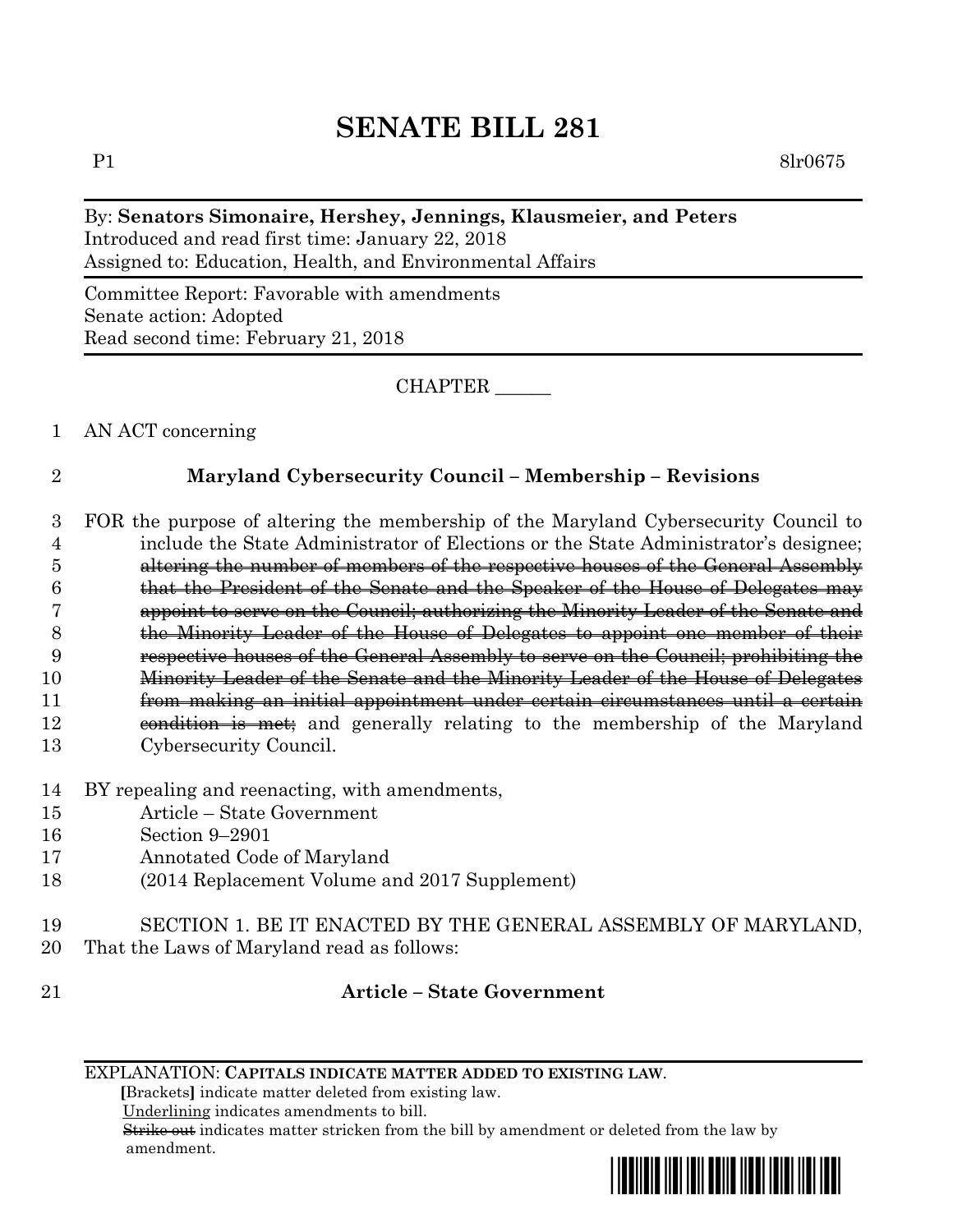|                | $\overline{2}$             | <b>SENATE BILL 281</b>                                                                                                              |
|----------------|----------------------------|-------------------------------------------------------------------------------------------------------------------------------------|
| $\mathbf 1$    | $9 - 2901.$                |                                                                                                                                     |
| $\overline{2}$ | (a)                        | (1)<br>In this subtitle the following words have the meanings indicated.                                                            |
| 3              |                            | "Council" means the Maryland Cybersecurity Council.<br>(2)                                                                          |
| 4<br>5         | United States.             | "Executive Order" means Executive Order 13636 of the President of the<br>(3)                                                        |
| 6              | (b)                        | There is a Maryland Cybersecurity Council.                                                                                          |
| 7              | $\left( \mathrm{c}\right)$ | The Council consists of the following members:                                                                                      |
| 8              |                            | (1)<br>the Attorney General, or the Attorney General's designee;                                                                    |
| 9              |                            | the Secretary of Information Technology, or the Secretary's designee;<br>(2)                                                        |
| 10             |                            | (3)<br>the Secretary of State Police, or the Secretary's designee;                                                                  |
| 11             |                            | the Secretary of Commerce, or the Secretary's designee;<br>(4)                                                                      |
| 12             |                            | the Adjutant General, or the Adjutant General's designee;<br>(5)                                                                    |
| 13<br>14       |                            | THE STATE ADMINISTRATOR OF ELECTIONS, OR THE STATE<br>(6)<br><b>ADMINISTRATOR'S DESIGNEE;</b>                                       |
| 15<br>16       |                            | (7)<br>the Executive Director of the Governor's Office of Homeland Security,<br>or the Executive Director's designee;               |
| 17<br>18       |                            | the Director of the Maryland Coordination and Analysis Center,<br>[(7)] (8)<br>or the Director's designee;                          |
| 19<br>20       |                            | [(8)] (9)<br>the Executive Director of the Maryland Emergency Management<br>Agency, or the Executive Director's designee;           |
| 21<br>22       |                            | [ (9) ] (10)<br>the Executive Director of the Maryland Technology Development<br>Corporation, or the Executive Director's designee; |
| 23<br>24       | designee;                  | $(10)$ (11) the Chair of the Tech Council of Maryland, or the Chair's                                                               |
| 25<br>26       | designee;                  | [(11)] (12)<br>the President of the Fort Meade Alliance, or the President's                                                         |
| 27<br>28       | and                        | $\left[ (12) \right]$ (13) the President of the Army Alliance, or the President's designee;                                         |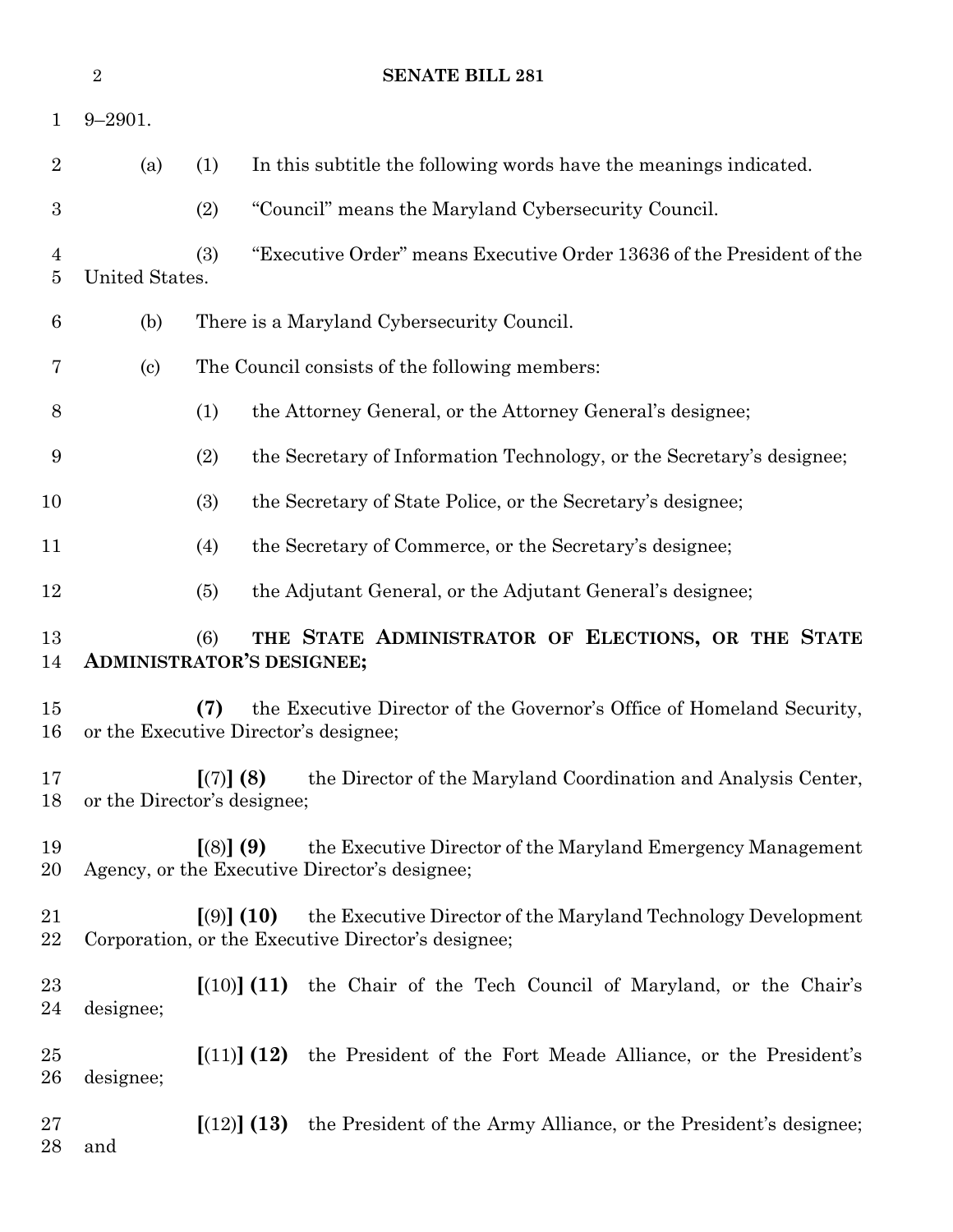### **SENATE BILL 281** 3

| $\mathbf{1}$                         | $\left[ (13) \right]$ (14) the following members appointed by the Attorney General:                                                                                                                                     |
|--------------------------------------|-------------------------------------------------------------------------------------------------------------------------------------------------------------------------------------------------------------------------|
| $\boldsymbol{2}$<br>$\boldsymbol{3}$ | five representatives of cybersecurity companies located in the<br>(i)<br>State, with at least three representing cybersecurity companies with 50 or fewer employees;                                                    |
| $\overline{4}$<br>$\overline{5}$     | four representatives from statewide or regional business<br>(ii)<br>associations;                                                                                                                                       |
| 6<br>7                               | up to ten representatives from institutions of higher education<br>(iii)<br>located in the State;                                                                                                                       |
| 8                                    | one representative of a crime victims organization;<br>(iv)                                                                                                                                                             |
| 9<br>10<br>11                        | four representatives from industries that may be susceptible to<br>(v)<br>attacks on cybersecurity, including at least one representative of a bank, whether or not<br>State-chartered, that has a branch in the State; |
| 12<br>13                             | two representatives of organizations that have expertise in<br>(vi)<br>electronic health care records; and                                                                                                              |
| 14<br>15                             | any other stakeholder that the Attorney General determines<br>(vii)<br>appropriate.                                                                                                                                     |
| 16<br>17                             | The President of the Senate may appoint $\{\mu\}$ to two members $\overline{\Theta}$<br>(d)<br>$\bigoplus$<br><b>MEMBER</b> of the Senate to serve on the Council.                                                      |
| 18<br>19                             | <b>THE MINORITY LEADER OF THE</b><br>$\bigoplus$<br><b>MEMBER OF THE SENATE TO SERVE ON THE COUNCIL.</b>                                                                                                                |
| 20                                   | $\bigoplus$<br>The Speaker of the House of Delegates may appoint $\psi$ to two<br>(e)<br>21 members <b>} ONE MEMBER</b> of the House to serve on the Council.                                                           |
| 22<br>23                             | THE MINORITY LEADER OF THE HOUSE OF DELEGATES MAY<br>$\leftrightarrow$<br>APPOINT ONE MEMBER OF THE HOUSE OF DELEGATES TO SERVE ON THE COUNCIL.                                                                         |
| 24                                   |                                                                                                                                                                                                                         |
| 25                                   | The Attorney General also shall invite, as appropriate, the following<br>(f)<br>representatives of federal agencies to serve on the Council:                                                                            |
| 26                                   | the Director of the National Security Agency, or the Director's designee;<br>(1)                                                                                                                                        |
| 27                                   | (2)<br>the Secretary of Homeland Security, or the Secretary's designee;                                                                                                                                                 |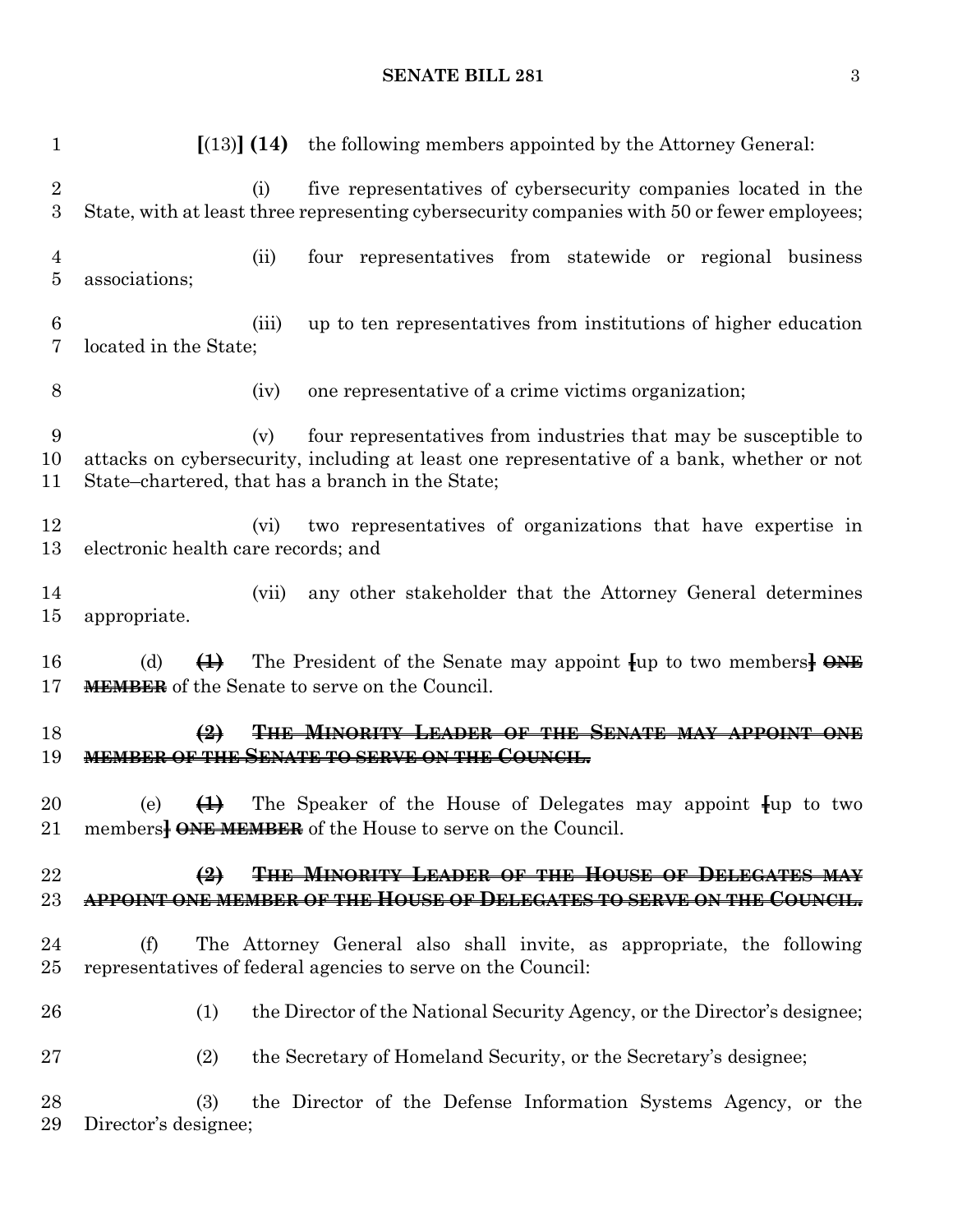(5) any other federal agency that the Attorney General determines (1) may not receive compensation as a member of the Council; but (ii) catastrophic economic damage; or (iii) severe degradation of State or national security; (3) assist infrastructure entities that are not covered by the Executive Order in complying with federal cybersecurity guidance;

 (4) assist private sector cybersecurity businesses in adopting, adapting, and implementing the National Institute of Standards and Technology cybersecurity framework of standards and practices;

### **SENATE BILL 281**

- (4) the Director of the Intelligence Advanced Research Projects Activity, or the Director's designee; and
- appropriate.
- (g) The Attorney General, or the Attorney General's designee, shall chair the Council.
- (h) The University of Maryland, University College shall provide staff for the Council.
- (i) A member of the Council:
- -
- (2) is entitled to reimbursement for expenses under the Standard State Travel Regulations, as provided in the State budget.
- (j) The Council shall work with the National Institute of Standards and Technology and other federal agencies, private sector businesses, and private cybersecurity experts to:
- (1) for critical infrastructure not covered by federal law or the Executive Order, review and conduct risk assessments to determine which local infrastructure sectors are at the greatest risk of cyber attacks and need the most enhanced cybersecurity measures;
- (2) use federal guidance to identify categories of critical infrastructure as critical cyber infrastructure if cyber damage or unauthorized cyber access to the infrastructure could reasonably result in catastrophic consequences, including:
- (i) interruption in the provision of energy, water, transportation, emergency services, food, or other life–sustaining services sufficient to cause a mass casualty event or mass evacuations;
- 
-